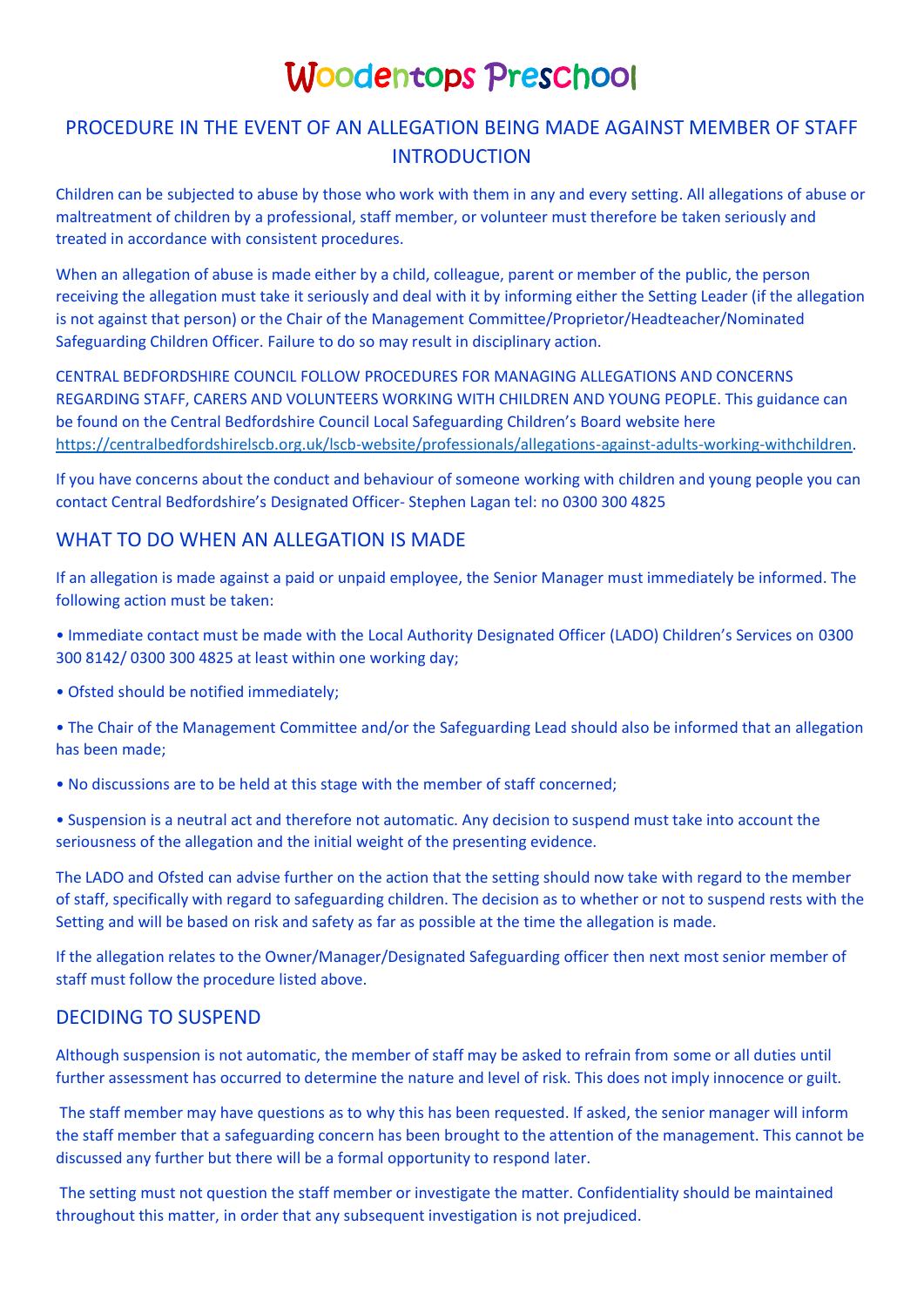## Guidance for Setting staff receiving an allegation:

1. Do not promise total confidentiality to children since they must inform the Setting Leader and/or the Management of the group (as above);

2. Make a written note of the allegation/concerns including a note of anyone else witnessing the incident. Witnesses should also make a record, these will be signed and dated;

3. Only establish what the child is saying and do not interview the child about the allegation.

4. If staff have any reason to suspect that a child may have been abused by another member of staff, they must immediately inform either the Setting Manager or the Owner (see above).

Where suspicions or allegations of abuse against a child attending the Setting and involving members of Setting Staff are received by a person outside the group e.g. social worker, Police, parent, relative or family friend, then the Setting Manager/ Owner should be informed as soon as possible and immediately follow the above procedure. The person to who the allegation has been made may already have contacted Ofsted and/or the LADO.

### In the event of a third party hearing the allegation the setting:

1. must obtain details of the allegation in writing, signed and dated by the person who received the allegation (not the child who is the subject of the allegation);

2. record any information about times, dates, locations and names of potential witnesses;

3. establish whether Ofsted and the LADO have been informed about the allegation;

4. follow the main procedure outlined above.

Outcomes from an investigation

## There may be four possible outcomes to an allegation:

• Malicious This implies a deliberate act to deceive. A malicious allegation may be made by a pupil following an altercation with a teacher or a parent who is in dispute with a school. For an allegation to be classified as malicious, it will be necessary to have evidence, which proves this intention.

• Unfounded This indicates that the person making the allegation misinterpreted the incident or was mistaken about what they saw. Alternatively they may not have been aware of all the circumstances. For an allegation to be classified as unfounded, it will be necessary to have evidence to disprove the allegation.

• Unsubstantiated this is not the same as a false allegation. It simply means that there is insufficient identifiable evidence to prove or disprove the allegation. The term, therefore, does not imply guilt or innocence.

• Substantiated This is where there is sufficient evidence or information to support the allegation.

# Following completion of an investigation by Ofsted and the LADO there will be five possible courses of action:

• Criminal Ofsted and LADO will decide if there is sufficient evidence to carry forward a prosecution of the member and if so will involve the police directly.

• Disciplinary Ofsted and the LADO may determine that there is not sufficient evidence to press a criminal charge, but there may nevertheless be issues which require that disciplinary action is taken via the Setting's disciplinary guidelines.

• Training The investigations may indicate that the allegation was unfounded but the case may well have shown that there are issues of training and performance amongst staff which need to be dealt with by additional staff training.